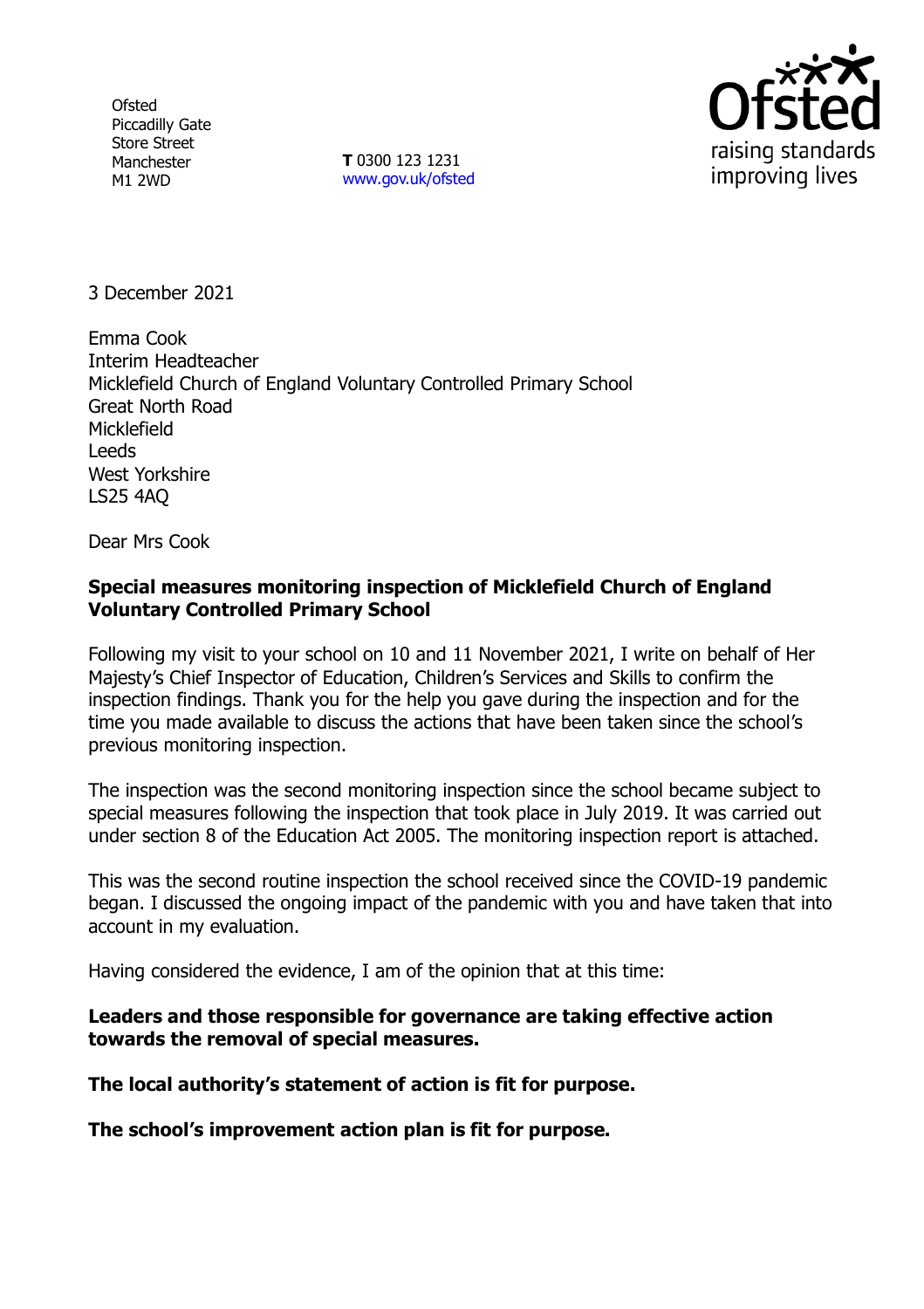

### **The school may appoint early career teachers before the next monitoring inspection.**

I am copying this letter to the chair of the governing body, the director of education for the Diocese of York, the regional schools commissioner and the director of children's services for Leeds. This letter will be published on the Ofsted reports website.

Yours sincerely

Jean Watt **Her Majesty's Inspector**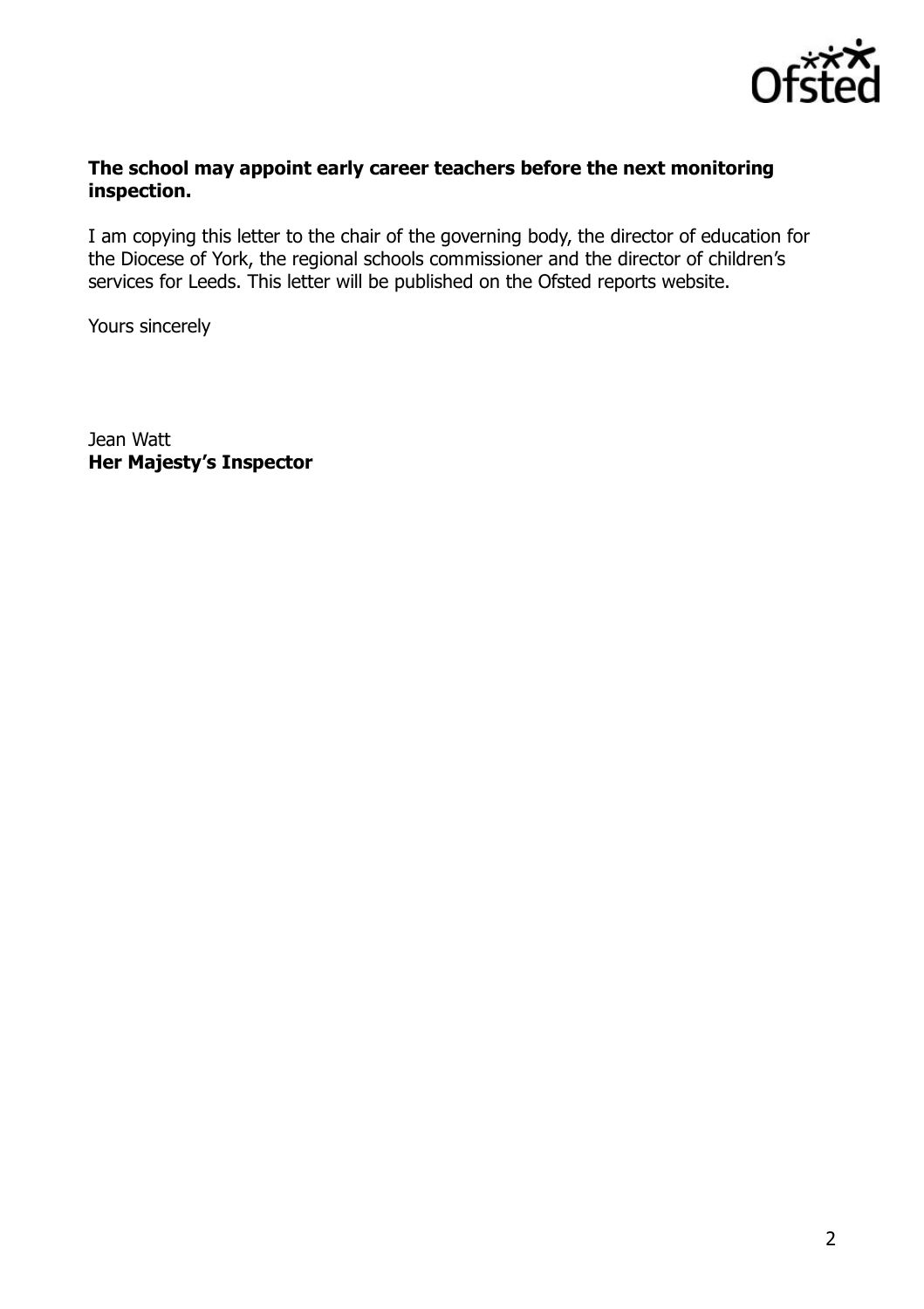

### **Report on the second monitoring inspection on 10 and 11 November 2021**

### **Context**

Since the most recent monitoring visit in May 2021, the number of pupils on roll has decreased notably. Because of this, there has been a reduction in the number of classes. There have been significant changes in senior leadership. Following the resignation of the substantive headteacher, an interim headteacher has been leading the school since September 2021. A temporary early years teacher has been appointed. In August 2021, the local authority established an interim executive board (IEB).

COVID-19 has had an impact on some aspects of leaders' actions to further improve the school. Some teachers have been unable to receive planned face-to-face training. As a result, some work to improve the quality of education has been delayed. Even so, leaders have a renewed sense of urgency to bring about rapid and sustained improvements.

#### **The progress made towards the removal of special measures**

The interim headteacher and the IEB are highly ambitious for the school. They have a clear vision for what needs to be done to improve this school. They have taken the necessary action to secure a stable leadership team with the expertise needed to swiftly improve the school. The local authority has implemented a 'team around the school', which includes many school improvement professionals. They are providing support and challenge to school leaders based on the school's most pressing priorities. This is enabling those responsible for governance to effectively hold leaders to account.

The interim headteacher has rightly prioritised improving safeguarding procedures, early reading and improving the early years provision.

Safeguarding arrangements are now effective. There is a strong culture of safeguarding in the school. Leaders' recruitment checks on the suitability of adults are robust and timely. Staff have received essential safeguarding training. Additionally, they receive weekly updates to their safeguarding knowledge. Safeguarding policies and practices are clear and well understood. Staff are vigilant. They check that pupils are safe. They report concerns swiftly. Leaders act quickly to address any concerns that may arise to ensure pupils and families receive the help they need. Leaders keep meticulous records of their actions. Governors have a strong oversight of safeguarding within the school. They make rigorous checks on the suitability of safeguarding arrangements.

Senior leaders have put reading at the heart of the curriculum. The curriculum for reading and phonics continues to improve. Leaders are passionate and determined to develop pupils' love of reading. Leaders have invested in a wide range of new reading books for pupils to read. They have created many inviting reading areas within the school. Pupils read daily in school. When the inspector asked pupils if they get time to read with adults in school, they eagerly responded, 'Lots!' Pupils enjoy reading. The impact of leaders' actions to raise the profile of reading across the school is evident.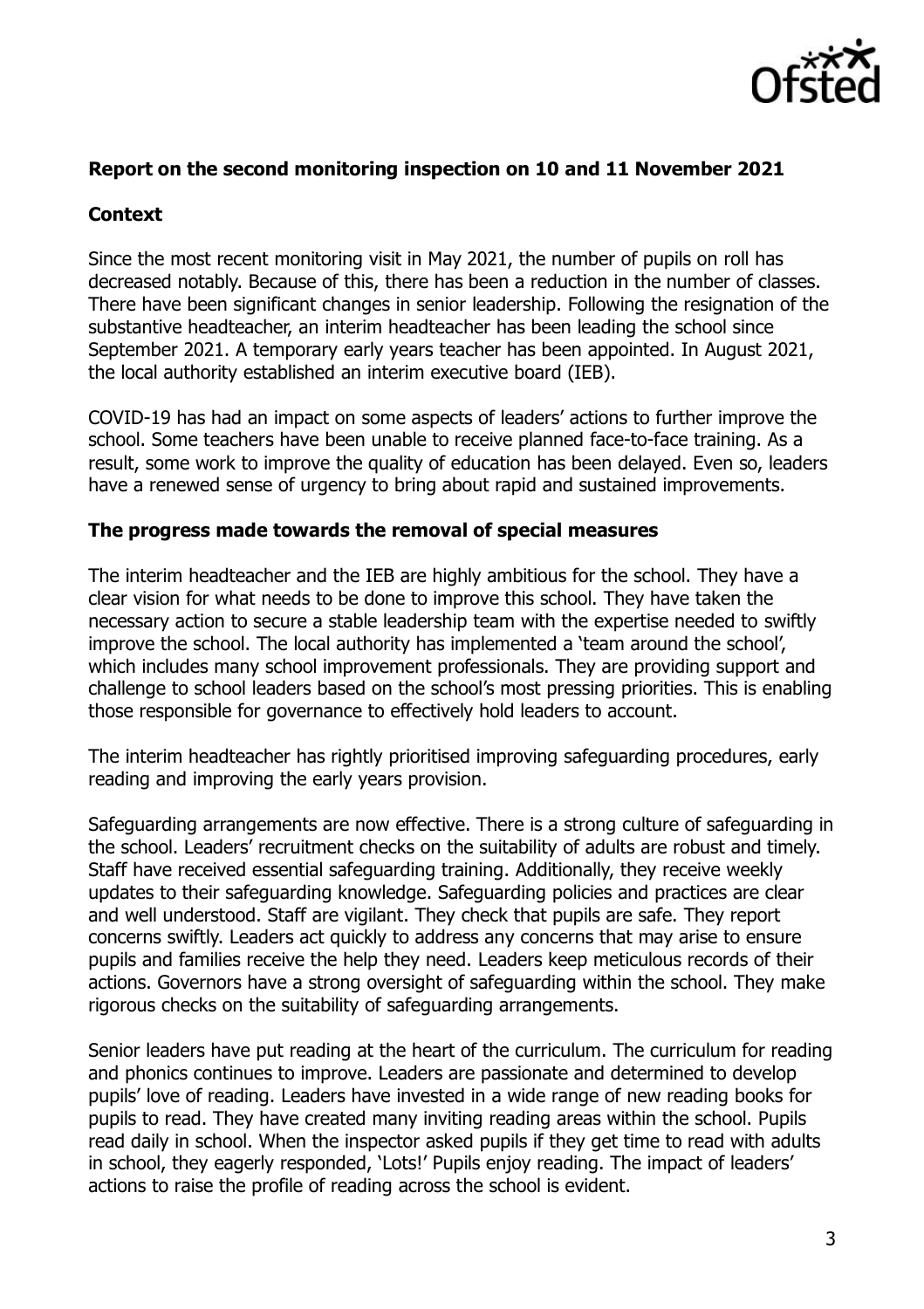

The reading leader works closely with specialist teachers from a local English hub. Staff have received training in the school's chosen phonics programme. Pupils in the early years and key stage 1 receive daily phonics sessions. Adults have identified where pupils are not securely grasping the letters and sounds they should know. Books are well matched to the sounds that pupils learn. Pupils who need extra help with reading receive appropriate support. This helps them to catch up quickly.

Leaders have taken effective actions to improve some aspects of the quality of education. This is the case in mathematics. Leaders have designed a well-planned, sequenced and ambitious curriculum, starting in the early years. High-quality staff training has increased teachers' subject knowledge. As a result, pupils are knowing and remembering more in mathematics. This term, additional mathematics sessions and the introduction of a 'mastery numbers' programme are helping pupils to be more secure in their knowledge of number facts. Pupils have positive attitudes to mathematics. They enjoy mathematics.

In other subjects, such as art and design and technology, curriculum plans are less well developed. Plans in these subjects do not clearly identify the important knowledge and skills that pupils must acquire over time in a logical order. Leaders are considering how to manage delivering their planned sequence of learning within mixed-age classes so that pupils do not miss crucial building blocks or encounter them in the incorrect order.

Leaders have made many improvements to the early years provision. Swift action has been taken by the early years teacher to establish clear routines. Children are well settled. They excitedly follow the routines. There is a stronger focus on developing children's communication, language and mathematical skills. Early reading is improving. Most children are beginning to successfully decode and blend letters. However, there remains some variation in the teaching of phonics in the early years. Some staff need further training so that they can deliver phonics consistently well.

Improving pupils' attendance continues to be a priority for the school. Leaders promote high levels of attendance. They have introduced rewards, such as 'stars of the week', for pupils whose attendance is high or improving. Pupils value these incentives. Leaders meticulously track and monitor attendance. Immediate action is taken if pupils do not attend school regularly enough. Leaders engage with parents when a pupil's attendance starts to decline. Still, attendance remains too low. Leaders have appropriate plans in place to take further actions to send a clear message about the importance of attending school regularly.

Behaviour has improved significantly. Parents, staff and pupils agree. There is a consistent approach to managing pupils' behaviour. As a result, there is a calm and orderly atmosphere. There has been a reduction in the number of instances of poor behaviour. In the lessons visited, pupils were eager to learn. At social times, pupils play well together. They demonstrate the school's Christian values. They know the importance of being kind to each other. Pupils who struggle to manage their behaviour receive appropriate support.